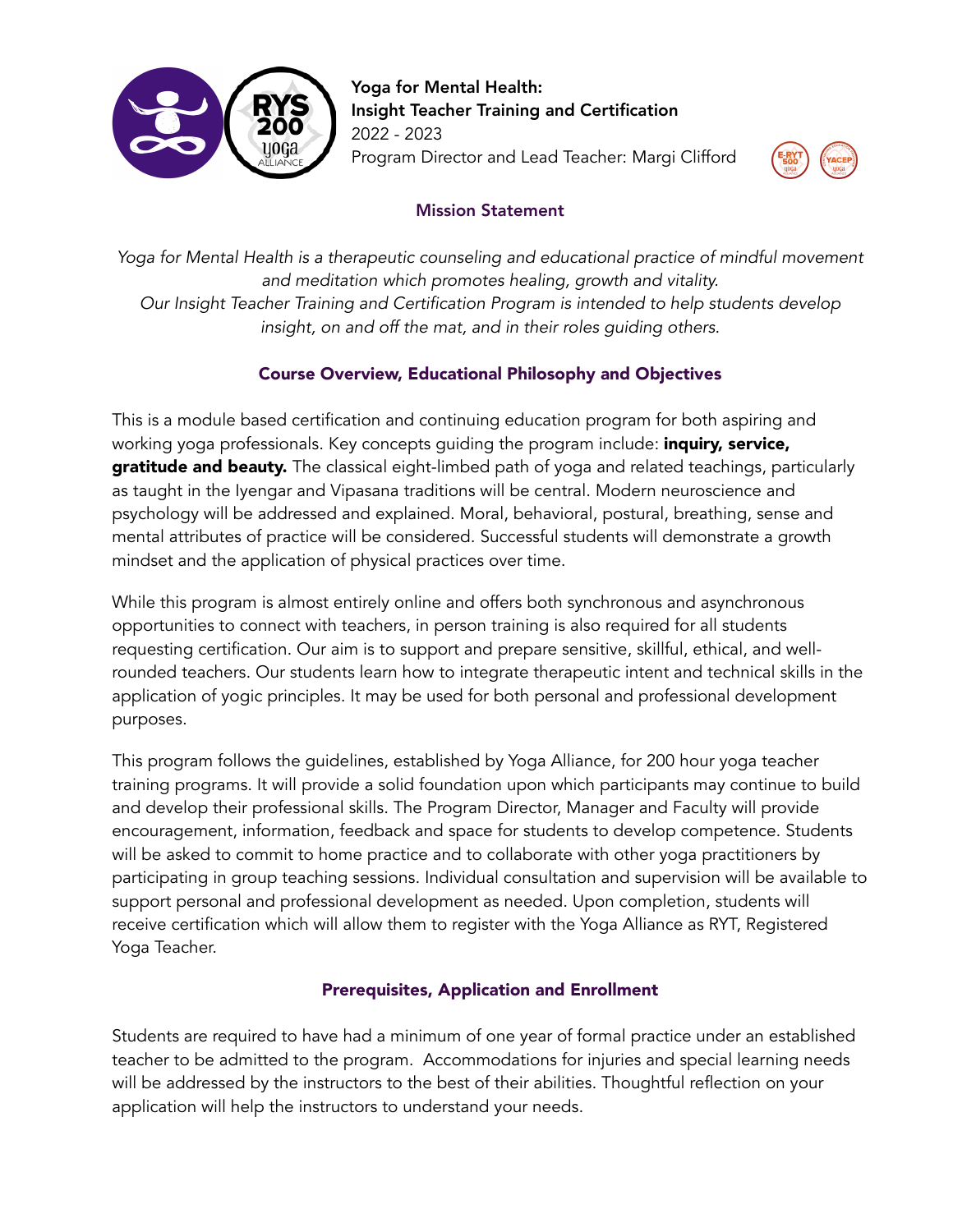The application for admission is available online. The application must be turned in with a \$75 nonrefundable application fee to be considered. Candidates for enrollment may be invited to set up an enrollment interview with the Director. Upon acceptance into the program, an enrollment contract must be signed and submitted along with applicable fees before the first day of classes.

#### Facilities and Materials

All synchronous livestream classes will be held on ZOOM. Classes will be recorded and available exclusively to program participants for the duration of the program. Inquire with individual teachers about asynchronous options. All attendance exceptions must be approved by the Program Director.

Students must have

- a reliable high speed internet connection
- a ZOOM account to join livestream practices
- a Yoga for Mental Health account to access recordings
- a microphone and camera enabled device
- a safe space to practice yoga and meditation
- yoga props as requested by individual teachers (household items can be used or substituted in most cases)
- texts
	- The Yoga Sutras
	- Anatomy of Movement by Blandine Calais-Germain
	- Light on Yoga by BKS Iyengar

In the event that location(s) were to change during the course of this Program, the Program would continue at the new location. Students whose ability to participate may be effected by such a change will be entitled to renegotiation of terms in their Enrollment Contract.

### Faculty and Staff

### Margi Clifford, Program Director

*MS: Master of Science, Counseling Psychology*

*LPC-S: Licensed Professional Counselor-Supervisor* 

*ERYT 500: Experienced Registered Yoga Teacher 500 level*

*C-IAYT: Certified - International Association of Yoga Therapists* 

*YACEP: Yoga Alliance Continuing Education Provider* 

Margi Clifford is a licensed professional counselor and yoga therapist who integrates yoga, insight meditation and psychotherapeutic techniques to promote well-being in individuals and communities. She founded Yoga for Mental Health in 2006 and has since offered training opportunities to students and professionals and, direct therapeutic care to individuals, groups and organizations. Lynne Minton from the Iyengar tradition has been her primary teacher and mentor since 2003. Margi offers consultation and training, retreats and classes in Alaska, online and abroad. You can learn more about her and her practice by following on Instagram: @yogamargi.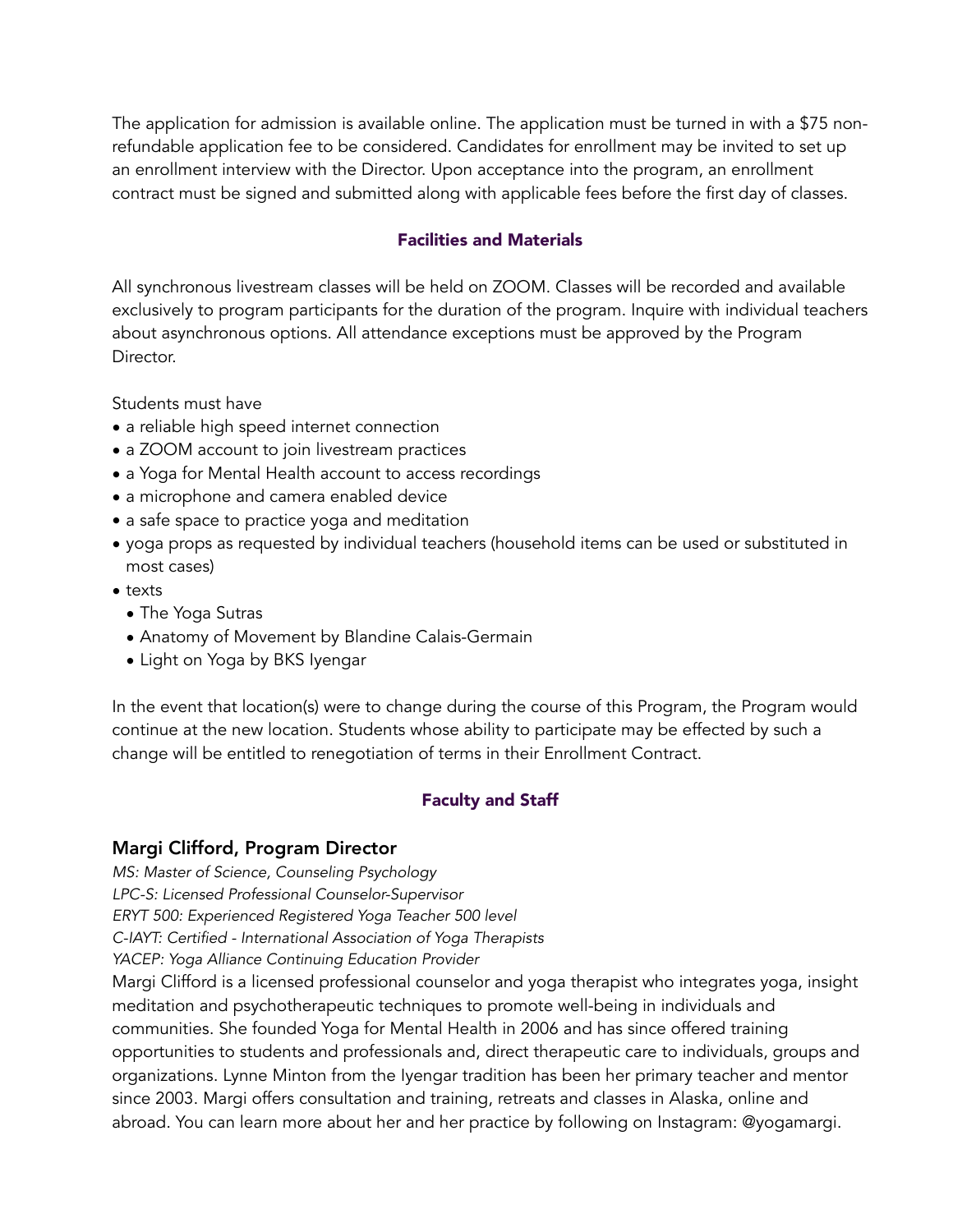### Leigh Lubin

*MAT: Master of Arts in Teaching*

*Alaska Teaching certificate in Science*

*ERYT 500: Experienced Registered Yoga Teacher 500 level*

Leigh Lubin is an exceptional teacher dedicated to exploring, practicing, and moving from the inner body. She has found that the inner expression of a yoga pose is the most powerful and effective path towards personal growth and a strong and healthy asana practice. Leigh has a special gift for teaching people how to access their subtle body and inner teacher through classes that create space, ease, stability, play, and appropriate challenges for all bodies. She has a Master of Arts in Teaching and is a 500-hour Yoga Alliance Experienced Registered Yoga Teacher (ERYT). Leigh has been practicing yoga for over 25 years and has been certified and actively teaching yoga since 2008. Leigh developed the curriculum for the YogaCurrents Yoga Alliance Registered 200 Hour Yoga School and taught the entirety of the program for 5 years. Leigh has well over 1000 hours of training in various forms of yoga including; Iyengar, Anusara, Flow, Hatha, Bhakti, and Embodiment Mediation. Additionally, Leigh is an Alaskan Certified Science Teacher. She brings this diverse background to her offerings to create authentic learning and lasting integration in her students.

## Jill Brekken

*RYT 200 - Registered Yoga Teacher 200 level*

*PTA - Physical Therapist Assistant*

*CST- CranioSacral Therapist*

*LMT- Licensed Massage Therapist*

Jill is a Licensed Physical Therapist Assistant, a Yoga and Meditation teacher and a CranioSacral Therapist. She is one of the owners of Ascension Physical Therapy. She has worked as a PTA in outpatient orthopedic physical therapy for 25 years. She has worked with individuals with all types of physical dysfunction and pain and is passionate about helping people live life with greater ease. She was drawn to yoga and meditation after she saw the profound benefits they can have on not only herself but also her patients. She studied under Lynne Minton and became a Yoga teacher (RYT) in 2003. Jill has since furthered her study of meditation and yoga with Heather Martin and Kate Dresher at Cloud Mountain, Sarahjoy Marsh, Karen Greenwood and Megan Piersma. She believes in the power of the breath and the power of stillness. And she believes that in our hectic lives meditation and yoga can be the key to a more healthy, balanced and joyful life.

# Diane Ziegner

*RYT 500: Registered Yoga Teacher 500 level*

*YACEP: Yoga Alliance Continuing Education Provider* 

*C-IAYT: Certified - International Association of Yoga Therapists*

Diane arrived in Talkeetna, Alaska in 1997 for a two week visit and never left. When she first came to town, the local yoga classes were being "taught" at the elementary school by a few old video tapes. That was when she decided the community could use a live teacher, and in 2001 she got a 200 hour certification from Lynne Minton in Anchorage. A few years later, she bought a 24 foot yurt and [Studio Z Yoga](http://talkeetnayoga.net) got a permanent home. Diane says that her students have taught her more than she will ever teach them. One of the things she has learned is that yoga should be accessible and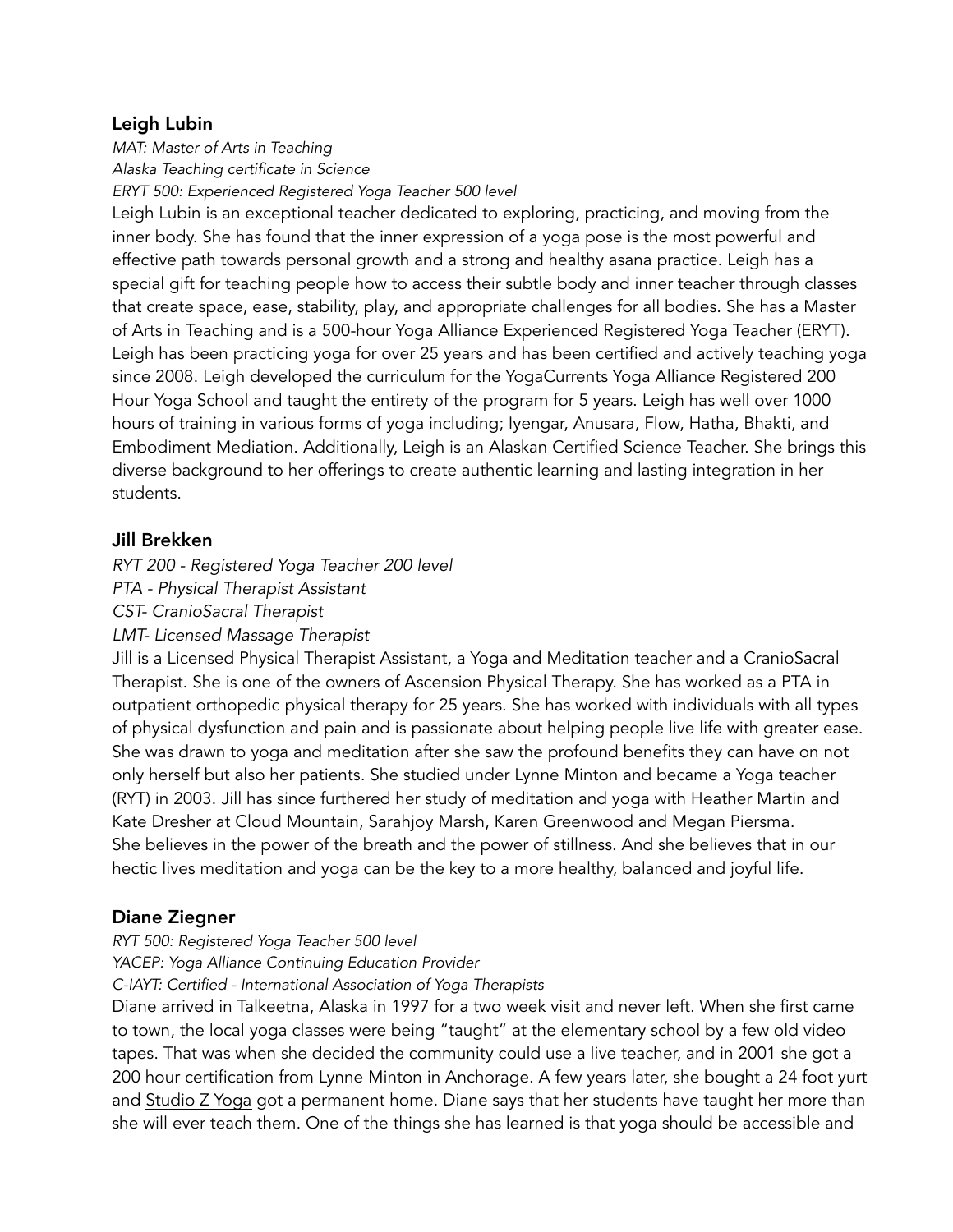beneficial to students of all abilities, not just the young and athletic. This realization led her to continue my studies with Sarahjoy Marsh. Her approach to teaching yoga has changed over the years. It's less about body alignment and more about balancing the heart, mind and body. It's about creating a welcoming yoga community and giving something back to it and the world.

### Heidi Weiland

*RYT 200: Registered Yoga Teacher 200 level Ayurvedic Health Counselor Certified Life Coach*

Heidi is a holistic life coach. She use a mind-body-spirit approach to help women reconnect to confidence and joy, so that they can move forward in their lives with ease. She focuses on all kinds of problems from stress and exhaustion to relationship issues to chronic procrastination and selfsabotage. Her clients learn how to overcome self-doubt, overwhelm and anxiety and how to create empowerment for themselves. She's studied many aspects of the healing arts and am a certified life coach from The Life Coach School, an Ayurvedic Health Counselor and an RYT200 Insight Yoga teacher. She loves backcountry skiing in the mountains of Alaska and dabbling in creative activities of all kinds.

## Carolyn Hitzler

*MS: Exercise Physiology, specialization in rehabilitation. Alaska Teaching certificates in Adapted Physical Education and Physical Education RYT 500: Registered Yoga Teacher 500 level*

*Yoga For The Special Child, Relax and Renew restorative yoga, Yoga for Cancer Cardiac and Other Diseases, Opening Yoga to All- Adaptive Yoga, Accessible Yoga, Yoga for Back Pain, Yoga for Parkinson's Disease, Yoga for larger bodies, Buddha Body, Yoga for Scoliosis, YCAT, Yoga Therapy for People with Cancer and Chronic Illness, Therapeutic Yoga, Yoga For Healthy Aging, Yoga wall straps and ropes, Yoga chair as a prop, Yoga ED Tools for teachers, Yoga Calm, Yoga for Amputees, Yoga for Multiple Sclerosis, Trauma Informed Yoga*

Carolyn Hitzler, the owner/founder of YOGA MATters, is an educator, Exercise Physiologist, Adapted Physical Education Specialist, and Registered Yoga Teacher. Carolyn advocates for all students regardless of ability, size, physical limitation, or injury. Students who use a wheelchair, walker, or cane should be able to have a full personal yoga experience in the same studio as other individuals. Students who have pain or are recovering from injury should also have access to yoga classes. And students with larger bodies should also feel comfortable in a yoga class. Carolyn at YOGA MAtters is passionate about opening yoga to anyone who wants to experience its benefits. This means breaking down physical barriers and helping students recognize that if they want to experience yoga, there is a teacher willing to teach them. Carolyn's classes are rooted in Hatha and Iyengar style yoga and are taught in-the-moment, tailored to the students that day. "Yoga reminds me how subtle and powerful movement and the breath can be. I enjoy teaching group classes as well as 1-on-1 private sessions. "

# Kira Rafuse

*ERYT 200: Experienced Registered Yoga Teacher 200 level YACEP: Yoga Alliance Continuing Education Provider*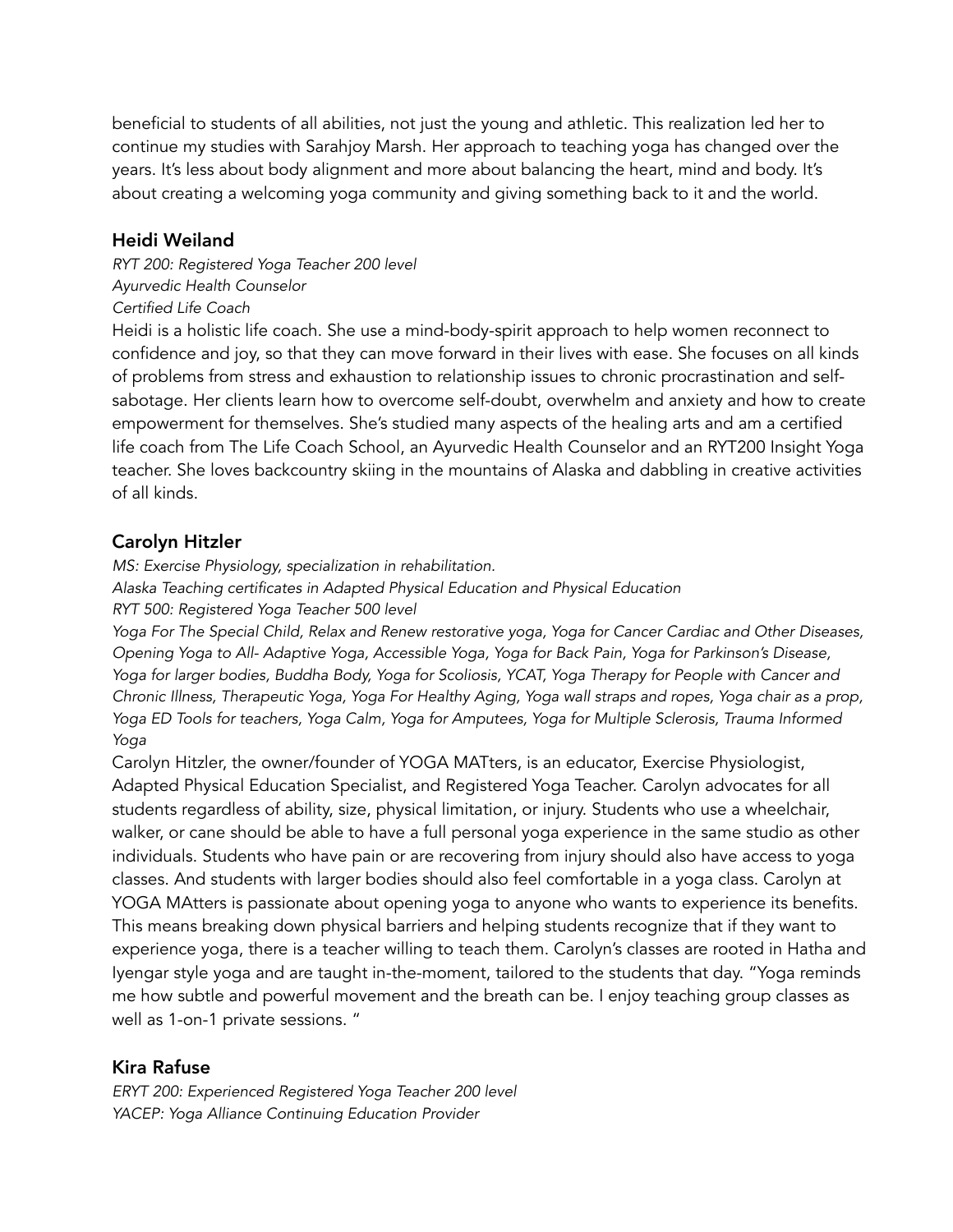#### *RPYT: Registered Prenatal Yoga Teacher*

Kira Rafuse has been studying, practicing and teaching Yoga for 16 years. Kira first found yoga in college and was instantly hooked. She started saving right away to study yoga in India. During a year in India, Kira completed her Yoga Teacher Training Course at the Sivananda Kutir Ashram in the Himalayas in 2004. Kira also spent six months volunteering at an Ashram in Southern India. Here she dove deep into the very essence of yoga and developed a love for Ayurveda, a sister science of Yoga. Her love of Sanskrit also deepened as she was living at an India. Kira attended the Ayurvedic Institute in Albuquerque NM (06-07), where she studied under Dr. Vasant Lad and is now a Certified Ayurvedic Practitioner (CAP). Applying the principals of Ayurveda into her Yoga classes, Kira helps students find balance though the seasons. During her studies with Dr. Lad at the Ayurvedic Institute she was immersed in ancient language of Sanskrit and began her journey as a serious student of Sanskrit during this time. Kira continued her studies with an Ayurvedic internship under Dr. Sarita Shrestha at the Devi Ma rural hospital (09) in Nepal where she focused on pregnancy and postpartum. Most recently she has studied Sanskrit with Dr. Katy Jane as well as courses with The American Sanskrit Institute, and Sanskrit courses at Yogic Studies. Kira is originally from New Mexico and has lived in Anchorage Alaska most recently for the last 8 years.

### Marlie Hall

#### *BS: Bachelor of Science - Journalism*

#### *MBA: Master of Business Administration - Management*

Marlie Hall is an award-winning Journalist and media personality. As a News Anchor, Reporter, TV Host and Voice Actor, she has worked with some of the world's most prestigious media organizations. She covered history-making headlines as a correspondent for CBS News. She Coanchored NBC's Early Today show. And hosted her own show on the Food Network called "Recipe for Success". Marlie is an avid world-traveler, a Brown Belt in Shotokan Karate and a proud Haitian-American. You can keep up with all of Marlie's endeavors and adventures on all social media platforms at @marliehall.

### David Westlake

*E-RYT 500 YACEP - Yoga Alliance YU-QP4 Adept - Yoga Unify IYG - Integration Yoga Guide - Turiya of Alaska BA: Bachelor of Arts - Classical Studies MA: Master of Arts - Classical Studies* 

David Westlake serves as yoga, meditation, and mindfulness guide. He co-founded Turiya of Alaska which provides accessible and inclusive yoga to those outside the conventional settings. David teaches in a variety places ranging from corporations, correctional centers, and local nonprofits offering yoga based trainings. He feels strongly that yoga is a universal practice with numerous life applications that stretch beyond the mat and meditation cushion.

#### Program Components

Yoga for Mental Health - Margi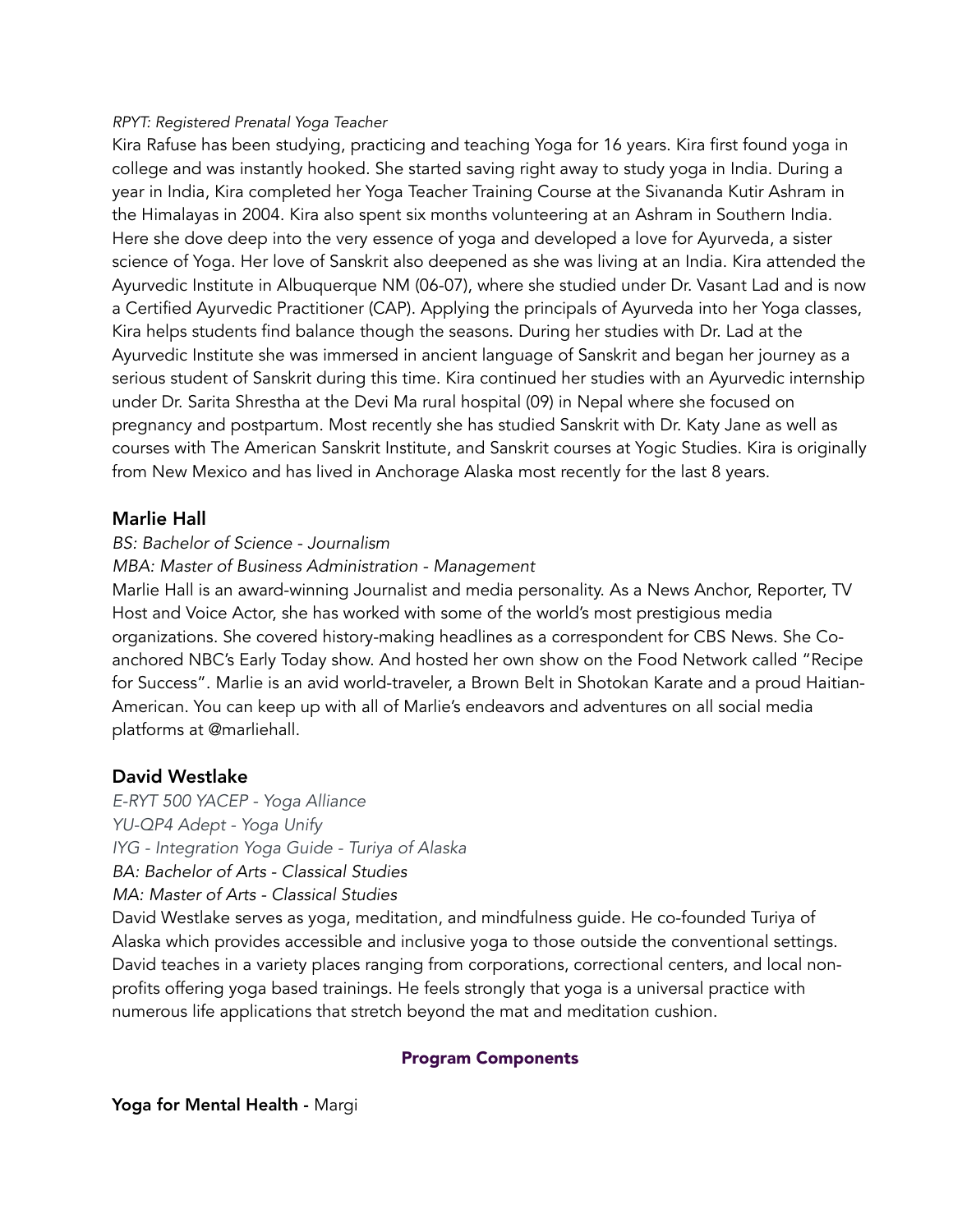Yoga for mental health concepts and application for yoga students and teachers will be explored in this course. Students will learn foundations of emotional and mental health including structure and function of the nervous system and current understandings from neuroscience and psychology. Students will develop language for addressing mental and emotional health concepts in practice from both a western and an eastern perspective. This course will increase students' confidence in working with concepts related to mental and emotional health and knowledge about how to incorporate these concepts into practice. Students will understand and be able to clearly articulate benefits of yoga and meditation. They will learn and practice basic techniques from a mental/ emotional health perspective. Students will learn to modify techniques to accommodate client and group needs. Students will understand through experience the physiological effects of categories of postures: backbends, forward bends and restorative postures and breathing techniques. Topics include:

- The Nervous System: structure and function
- Growth mindset and The Relaxation Response
- Best self, Brahmaviharas and attunement
- Obstacles: the kleshas and antarayas
- Gunas energies in nature
- Doshas human constitution
- Vital energy: Prana Vayus
- Balance: Langhana and Brahmana
- Doshas, Gunas and seasonal cycles
- Women's health and cycles
- Depression, anxiety and neuroprocessing variations in practice

### Functional Anatomy for Yoga Teachers - Jill

Anatomy and physiology applications for asana and pranayama. Including directions and planes of movement, structure and function of major bones, muscle groups and connective tissue. Learn major components of skeletal, muscular, organ and nervous systems as may influence students' access and experience in practice. Students will be able to identify anatomical landmarks and reference them in teaching asana and pranayama. A study guide will be provided one week before each class based upon that week's reading assignment in the required textbook, Anatomy of Movement by Blandine Calais-Germaine. The study guide will be the basis for the class lecture, discussion and practical application of anatomical principles to yoga postures and kinesiology. Students will learn to apply the principles to their own practice and to translate them into observation and direction in the classroom.

### Essential Postures - Diane and Margi

Essential postures practice draws from the poses that are the building blocks of a well rounded asana practice. Class instruction includes contraindications, warmup, alignment, breath/energy and use of props. Students will learn components and rationale behind essential postures practice including how to modify to increase accessibility and optimize outcomes for all students.

Foundations of Yoga: Posture *-* Leigh and Margi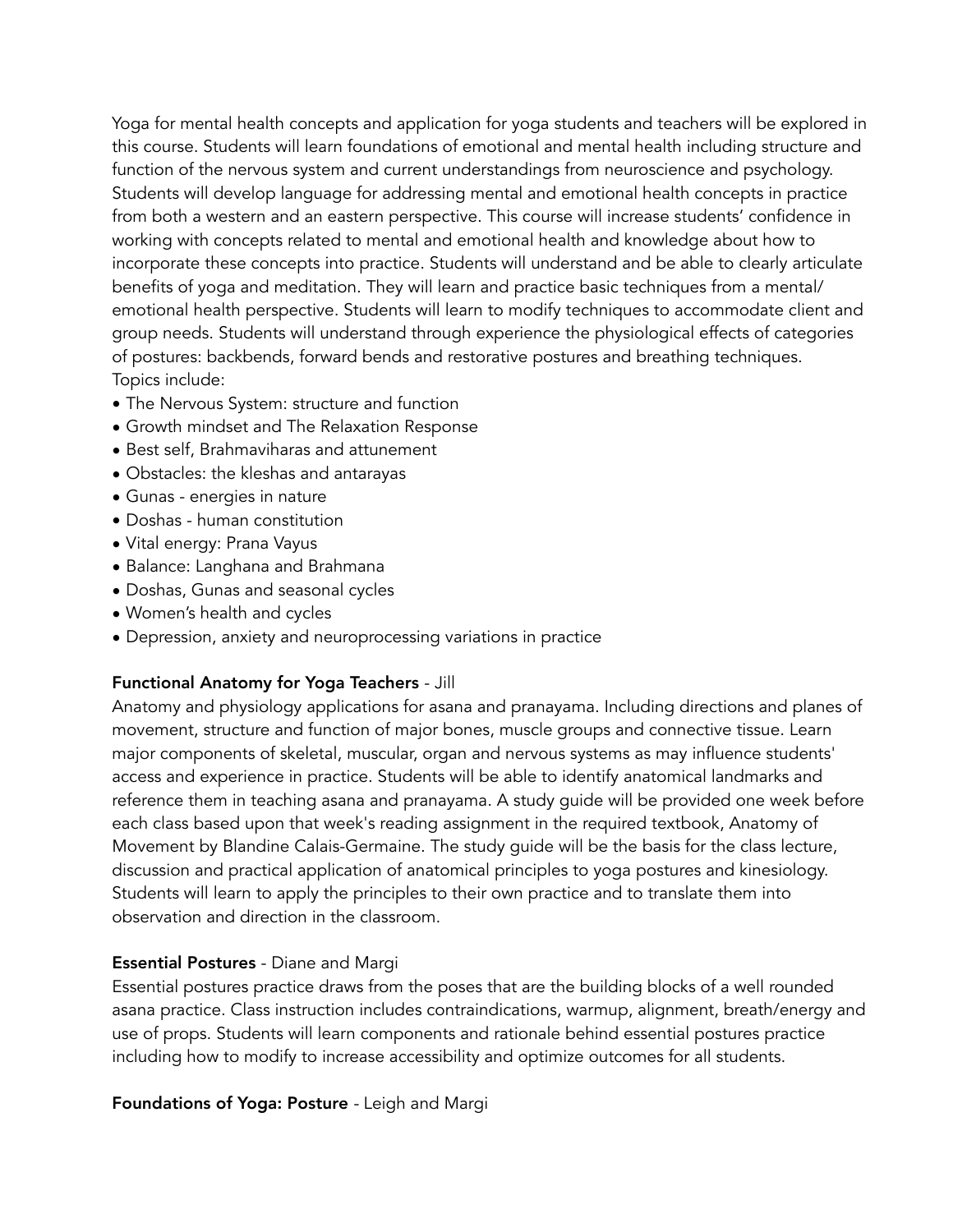Students will learn fundamental components of posture practice with special attention to transitions and variations for all populations. Techniques, training and practice: Sun and Moon sequences, standing postures, twists and variations, Restorative yoga for relaxation. Students will learn classical postures through practice and, teaching techniques through demonstration and discussion. Successful students will demonstrate postures in a way that reflects a balance of ease and effort. The Foundations of Teaching Yoga series includes opportunity for students to practice observing bodies, alignment, and indicators of distress. They will learn to offer modifications and adaptations and to encourage students to recognize their own postural foundations and habits.

#### Foundations of Yoga: Philosophy *-* David

The Yoga Sutras of Patanjali are the foundational philosophy of Samkhya Yoga. Each week the students will read from their chosen translation of the sutras (a list of suggested titles will be provided). When applicable, Sanskrit terms will be translated and discussed to provide deeper layers of understanding of Patanjali's words. Discussion and practices will be based upon modern day application of this philosophy to our daily lives. Journaling is encouraged. One written assignment and some application of sutra to daily life will be included in each trimester.

#### Foundations of Yoga: Language - Kira

This course examines the importance of language and how teachers can use it to guide the class and students. The important skill of strategic and specific language that is trauma informed is essential to nourish our relationship with students. Students will also explore Āyurvedic Restorative Yoga in this course. Ayurveda is the science of life or the art of living. Learn how to teach considering the season, environment and balancing your student's constitution. Restorative Yoga brings a deep sense of rest and regeneration. Finally, learn to adapt any Yoga classes to be accessible to all levels of students and practitioners including chair yoga and using props. The skills accessed in this class will develop a teacher's ability to offer Yoga to everyone no matter their age, size, gender or ability in a mixed level class. Successful students will demonstrate their ability to wisely steward a Yoga class.

### Yoga for Special Populations: Trauma Informed Yoga - Margi

Students will learn the mechanisms of trauma and how to recognize its effects. Physical, mental, and emotional indicators will be discussed and students will develop compassion in addition to learning strategies to support healing.

### Yoga for Special Populations: Differently Abled Bodies - Carolyn

Teaching Yoga To Differently - Abled Students is designed to give a general review of the benefits, contraindications, and common adaptations of common groups of poses, and to explore creative ways to teach these poses. We will use a combination of lecture, Q&A, demonstration, personal practice and creativity.

### What's My Type? - Margi

From horoscope signs, to Myers-Briggs, we've been taught that we're either this "kind of person" or "that kind of person." We have the Doshas of Ayurveda, the Enneagram, archetypes and spirit animals as evidence of humans' long fascination with ways to explain and distinguish experience.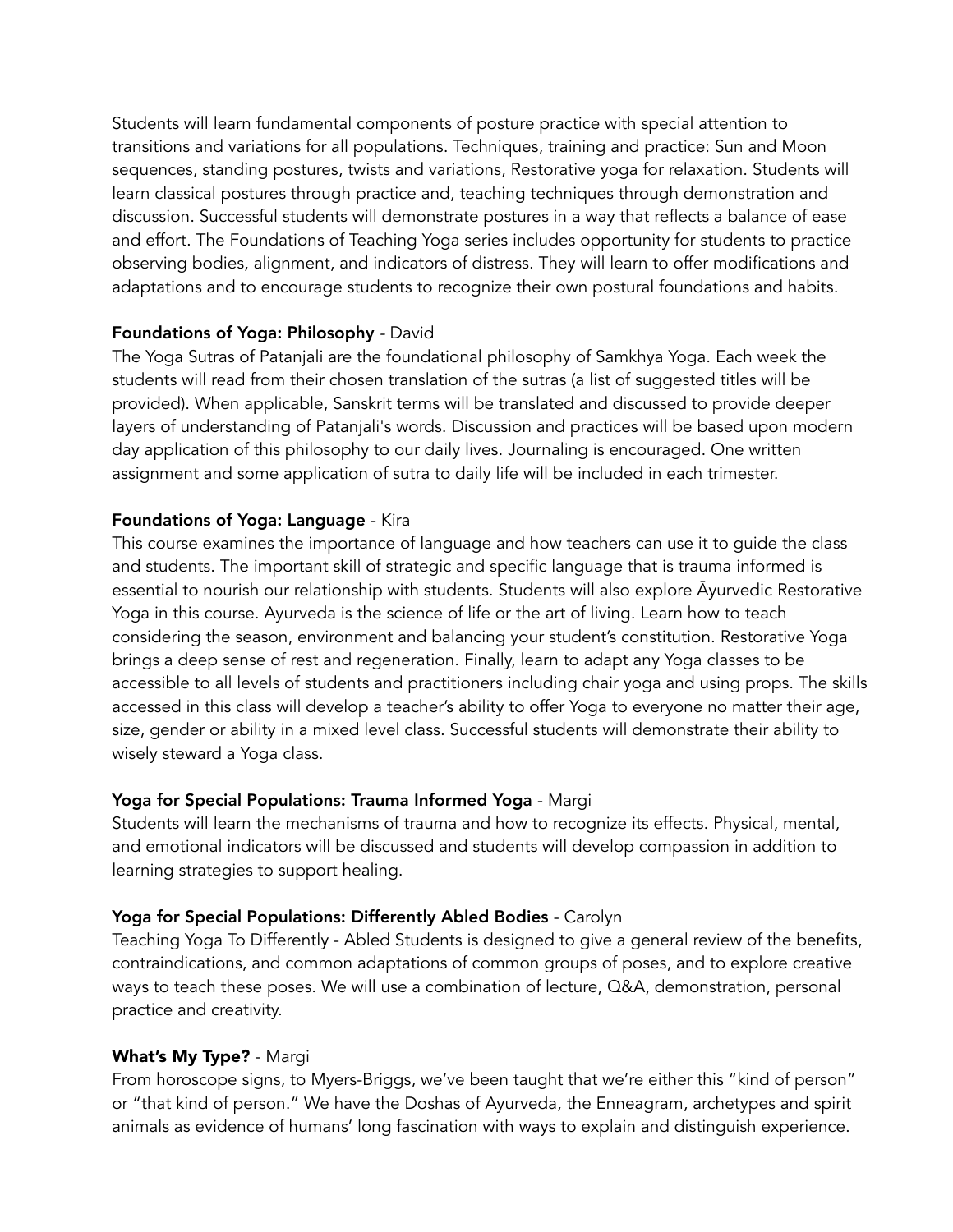In this course, students will learn about gene expression, nature v. nurture, and, methods for better understanding some aspects of personality and individual constitutions in order to facilitate effective treatments for healing and to help maintain good health lifelong. Several techniques will be presented, discussed for scientific validity, tested for efficacy when possible and offered for personal and professional applications.

### Ayurveda - Heidi

This series of 4 classes teaches core concepts of Ayurveda that can help you heal and cultivate vibrant well-being. Through a combination of instruction and in-the-body experiences, you'll come to understand yourself and the world around you in a deeper way, learning tools that will empower you to create more balance (especially in times of stress). The classes are designed to be practical so that you can apply what you learn in your own life right away. We'll be using meditation, chanting, yoga & other tools to create a fuller experience of the teachings. This series is great for anyone interested in practical, holistic practices to cultivate wellness and vibrant health. Ayurveda and can be useful for those who experience health challenges or those looking to level-up their current well-being.

Some of the topics you'll learn are:

- \* The connection between Ayurveda & Yoga
- \* The doshas & you
- \* Cultivating vital life energy
- \* Mind-body mental health
- \* Digestion, the nervous system & healthy eating
- \* Habits for cultivating balance & resilience

### Equinox Course - Margi

Fall and Spring courses offers students the opportunity to re-align with the rhythms of nature and integrate. The eight limbs of yoga are the framework for practice and on-demand content, including lessons and practice prompts, is made available weekly. An exclusive livestream practice session is offered weekly for participants to meet with each other and the teacher.

#### Voice, Presentation and Purpose - Marlie

Find your authentic and confident voice and use it to guide others in practice. This course includes a welcome and instructor introduction, overview of workshop topics and objectives, and the importance of presentation. Students will also learn how to prepare for presentation and to use the "4C's and the Big A "( Calm, Confident, Clear, Concise and Authentic) as guides. The course will cover presentation tips, tricks and considerations, especially for online teaching. There will be time for group process, presentation practice, and evaluation in addition to  $\Omega$  & A with the instructor. Students will be offered resources for ongoing support including tips and tricks sheet and tech checklist.

#### Yoga Immersion - Margi

This is an opportunity for students to come together and immerse in practice. Significant time with be spent developing rapport, and engaging in a full range of practice including both active and restorative asana and with special emphasis on meditation and self-regulation. Students will have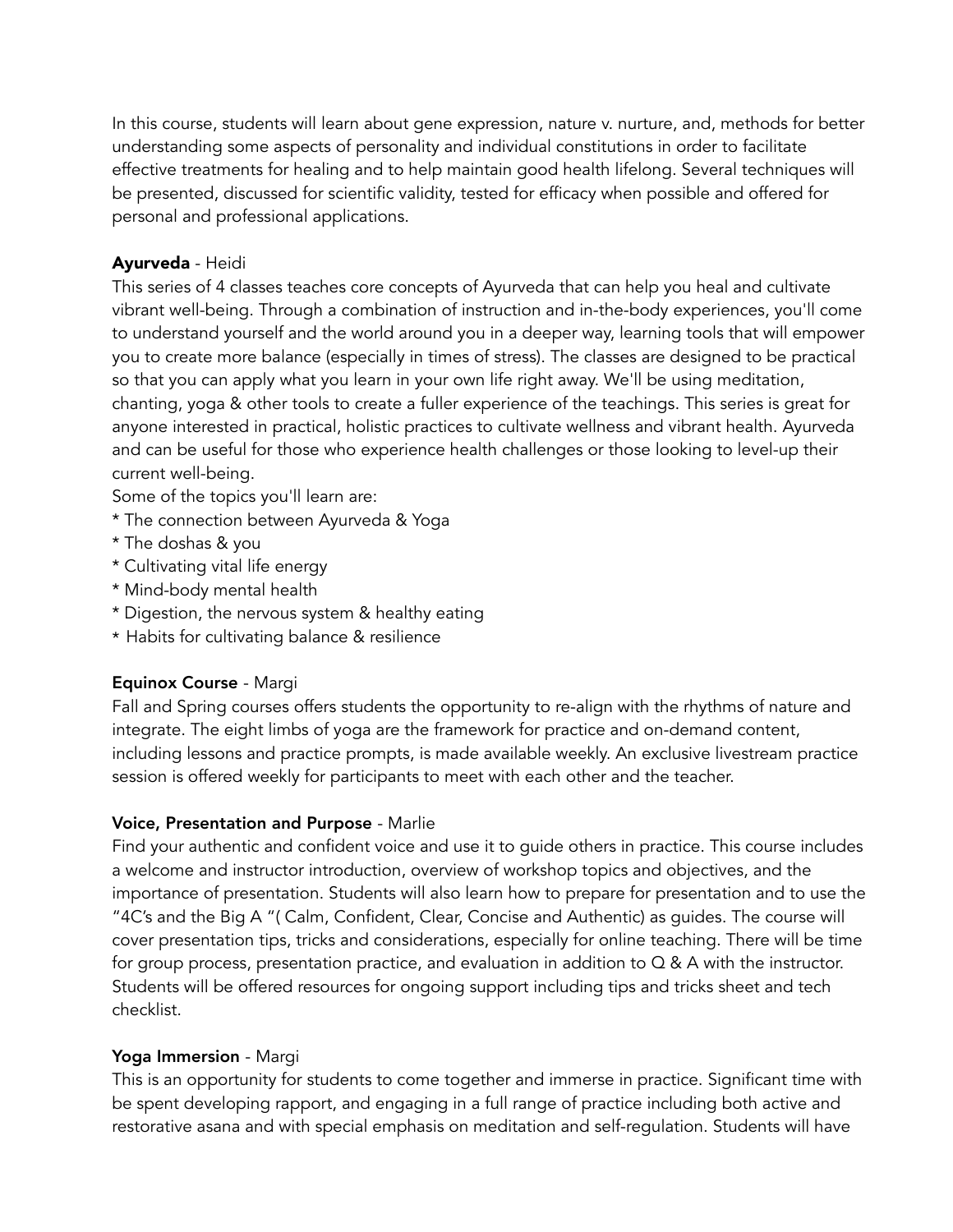the opportunity to experience the effects of concentrated practice and will be expected to integrate insights into ongoing training. Develop sat sangha, common language and objectives for practice.

### Teaching Practicum - Margi

Practice teaching techniques of hatha yoga to cohort and community. Classroom management, understanding and accommodation of diverse populations and learning styles, principles of communication including demonstration and instruction and, ability to communicate and incorporate feedback and develop insight will be highlighted. Demonstrate competence in conveying objectives of practice and effective techniques for integration. Including but not limited to instruction, demonstration and modifications and with incorporation of eight limbs and 5 koshas.

*\*\*The program includes opportunities for professional development and advanced study for students and allied professionals who are mature, inquisitive and dedicated. Continuing education credits may be available for Registered Yoga Teachers through Yoga Alliance and for licensed professionals through Alaska Pacific University.* 

## Academic Policies, Grading, and Graduation

### Minimum requirements for successful completion of the program:

Students must complete a minimum of 125 hours with approved instructors including no fewer than 30 in person contact hours with lead teachers. For successful completion of the certification course, 180 hours are required. 200+ hours are offered. Students will be responsible for maintaining a log of hours completed.

Additional training hours and self study will be recorded by the student and approved by the Director. Successful completion of the Practicum Workshop will reflect the students ability to:

- 1. communicate clearly the definition of yoga and knowledge of all eight limbs of yoga
- 2. sequence a series of asanas
- 3. give verbal cues and demonstrations for asana alignment
- 4. show basic knowledge of anatomy through correct reference to muscles and bones

This program is pass/fail. Students may request completion documentation at any time. A closing ceremony will be planned by the cohort.

### Attendance and Class Participation

- 1) Students may complete requirements with a combination of synchronous (livestream) and asynchronous classes in addition to the in-person immersion. No more than 75% of the Program may be completed asynchronously.
- 2) Students will be responsible for tracking their participation in a log and attesting to its accuracy.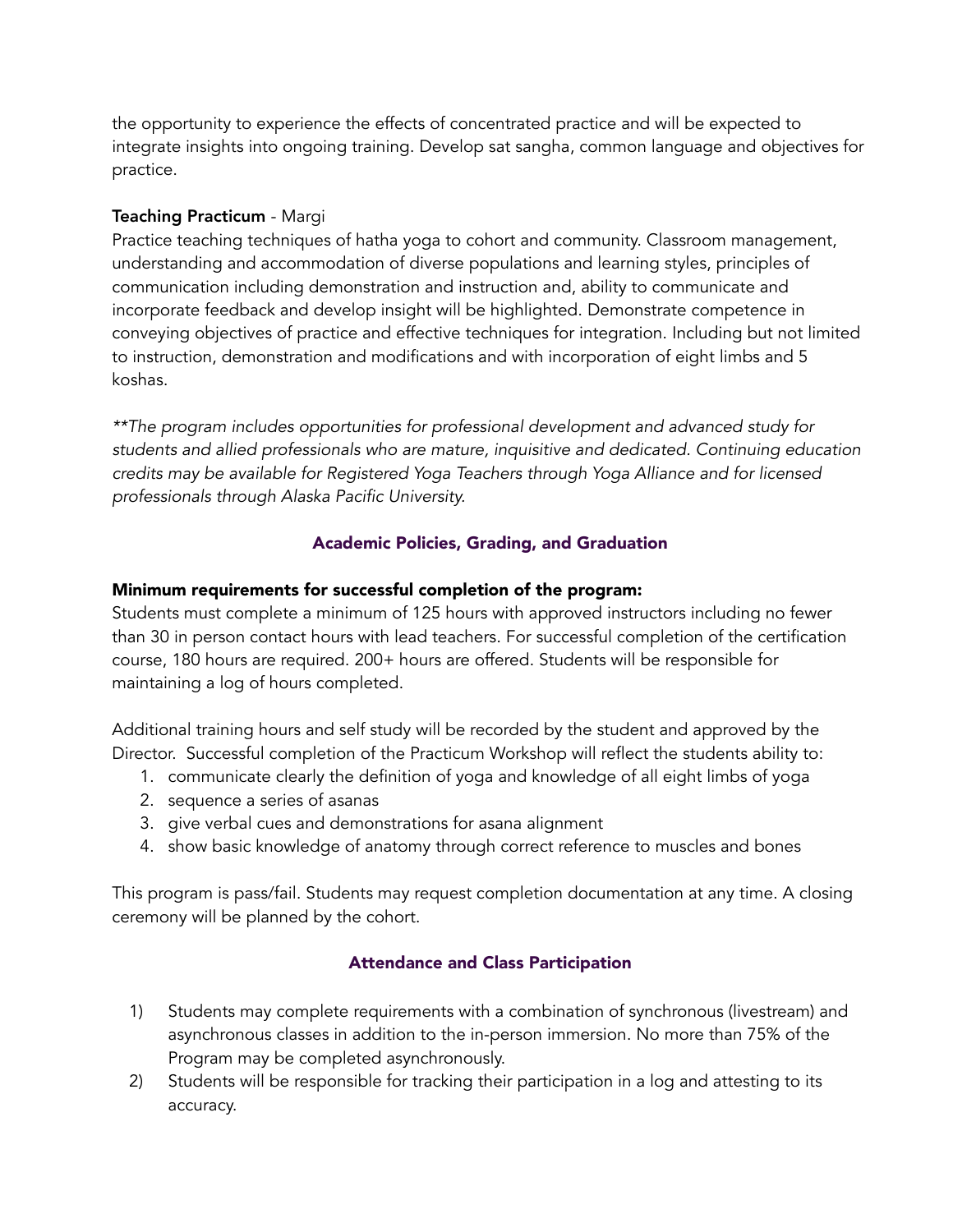- 3) Arrangements may need to be made (see tutoring below) to assure adequate understanding of any missed material to meet program requirements for successful completion.
- 4) Students must bring completed homework assignments, textbooks, and supplemental materials with them to class.
- 5) Students must be prepared to actively participate in livestream discussions and discussion boards online.
- 6) Students are expected to arrive 10 minutes early to class and be ready to begin promptly at the scheduled starting time. Attendance at all scheduled classes is expected. Students that arrive late more than four times will be put on probational status. If lateness continues, student may be subject to dismissal. Arriving late to class or leaving early must be excused by the instructor. Additional assignments may be given for the student to receive a passing grade at the discretion of the instructor.

## Academic Assistance, Tutoring, and Support

- 1) Students may contact instructors via email with questions about homework, class concepts, etc. Please do not hesitate to ask for help when it is needed. Program Director, Margi Clifford: [margi@yogaformentalhealth.com.](mailto:margi@yogaformentalhealth.com)
- 2) Some instructors may be available for make-up and tutoring sessions at the rate of \$100/ hour. Arrangements may be made with individual instructors.

### Probation, Dismissal and Re-admittance

A student who fails to meet the Attendance and Class Participation requirements or who violates the Student Conduct Policy will be put on probationary status for a time period of up to 2 months. If the student has failed to meet academic requirements or if the student continues to violate the Attendance and Class Participation requirements when the probationary period expires, the student may be informed of their dismissal from the school in writing. Re-admittance will only be considered in extreme circumstances at the discretion of the faculty.

### Student Conduct Policy

Yoga for Mental Health students are expected to accept and adhere to high standards of personal conduct.

#### Students shall:

- 1. Conduct yourself as a representative of Yoga for Mental Health and the yoga profession while you are a student or intern at Yoga for Mental Health.
- 2. Treat all members of the community with courtesy, respect and dignity.
- 3. Treat facilities with respect, including buildings, grounds and furnishings.
- 4. Respect the rights and property of other members of the community.
- 5. Accept responsibility for and the consequences of their actions and encourage responsible conduct in others.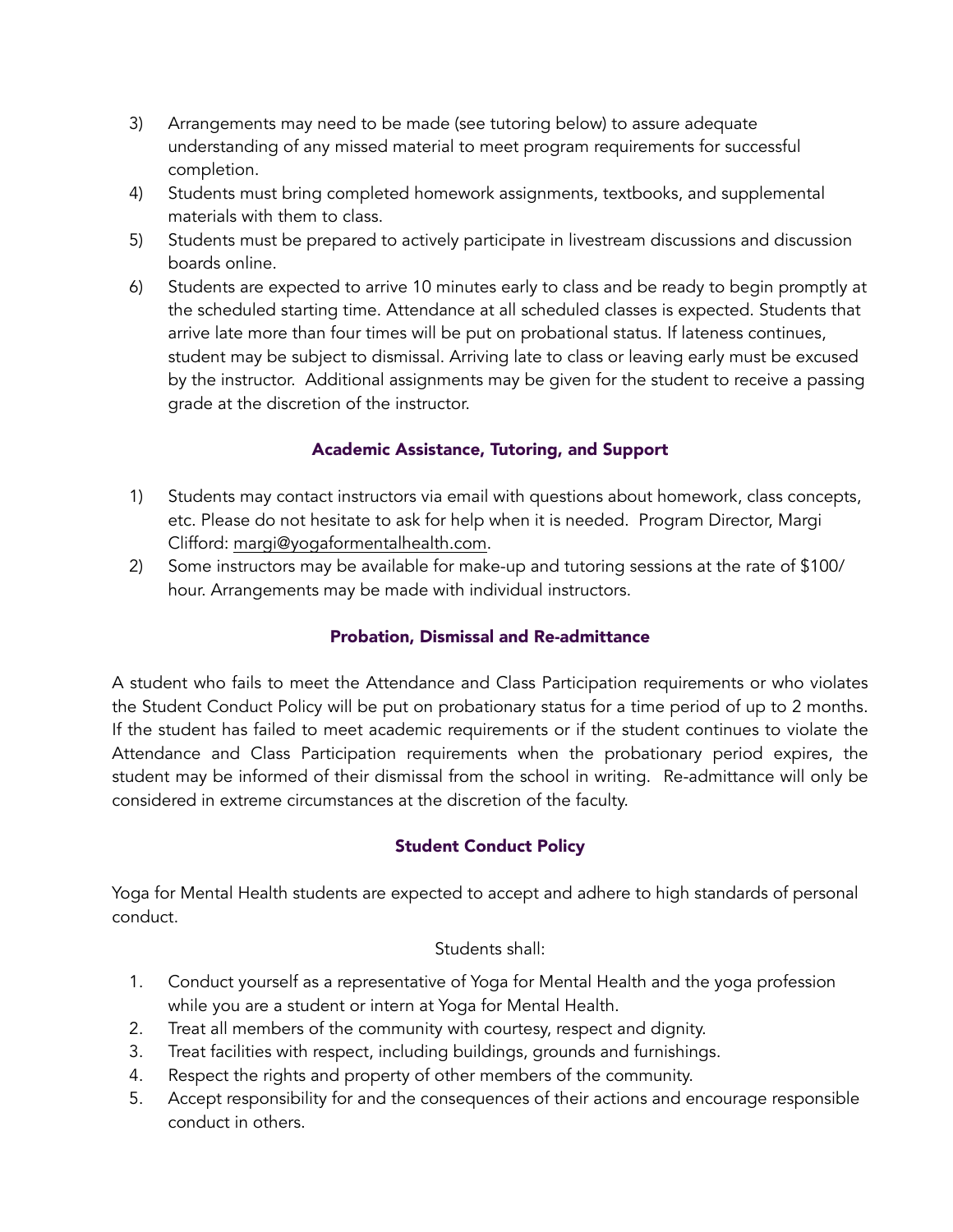6. Have no firearms, weapons or any other item designed to inflict harm or damage at Yoga for Mental Health. Possession of these items at Yoga for Mental Health events and facilities is cause for immediate academic dismissal.

#### Class Conduct:

Students are expected to conduct themselves in class so others are not distracted from the pursuit of learning. Discourteous or unseemly conduct may result in a student being asked to leave the classroom. Persistent misconduct on the part of a student is subject to academic dismissal. Some examples of classroom misconduct that will not be tolerated include, but are not limited to the following: disorderly conduct; harassment; verbal abuse; assault; interference with the educational opportunity of other students.

### Cost/Payment Options

Program elements and costs are listed below. Application fee: \$75 (waived for Members) Tuition: \$3500 (10% discount for Members, 5% discount for pay-in-full)

- 1) Payment in Full (5% discount): Due upon enrollment.
- 2) Payment Plan: Option A - 3 equal payments (\$10 processing fee/month) 1st payment: upon enrollment 2nd payment: November 15, 2022 3rd payment: March 15, 2023 Option B - 9 equal payments (\$10 processing fee/payment) 1st payment: upon enrollment 2nd-9th payments: 15th of the month, September 2022-April 2023

# Early Withdrawal / Refund Policy

A student has the right to cancel the Enrollment Agreement and obtain a refund of one hundred percent (100%) of the amount paid for institutional charges, less the application fee of \$75, upon submitting written notice to Yoga for Mental Health by the close of business on the first day of a student's scheduled attendance. The written notice of cancellation need not take any particular form and, however expressed, is effective if it shows that the student no longer wishes to be bound by the Enrollment Agreement.

A student has the right to cancel the Payment Agreement and obtain a refund or withdraw from a course after instruction has started and receive a pro-rata refund for the unused portion of the tuition and other refundable charges. A student who withdraws or is dismissed after attending at least one class, but before completing 50% of the instruction in the current enrollment period, is entitled to a pro-rata refund.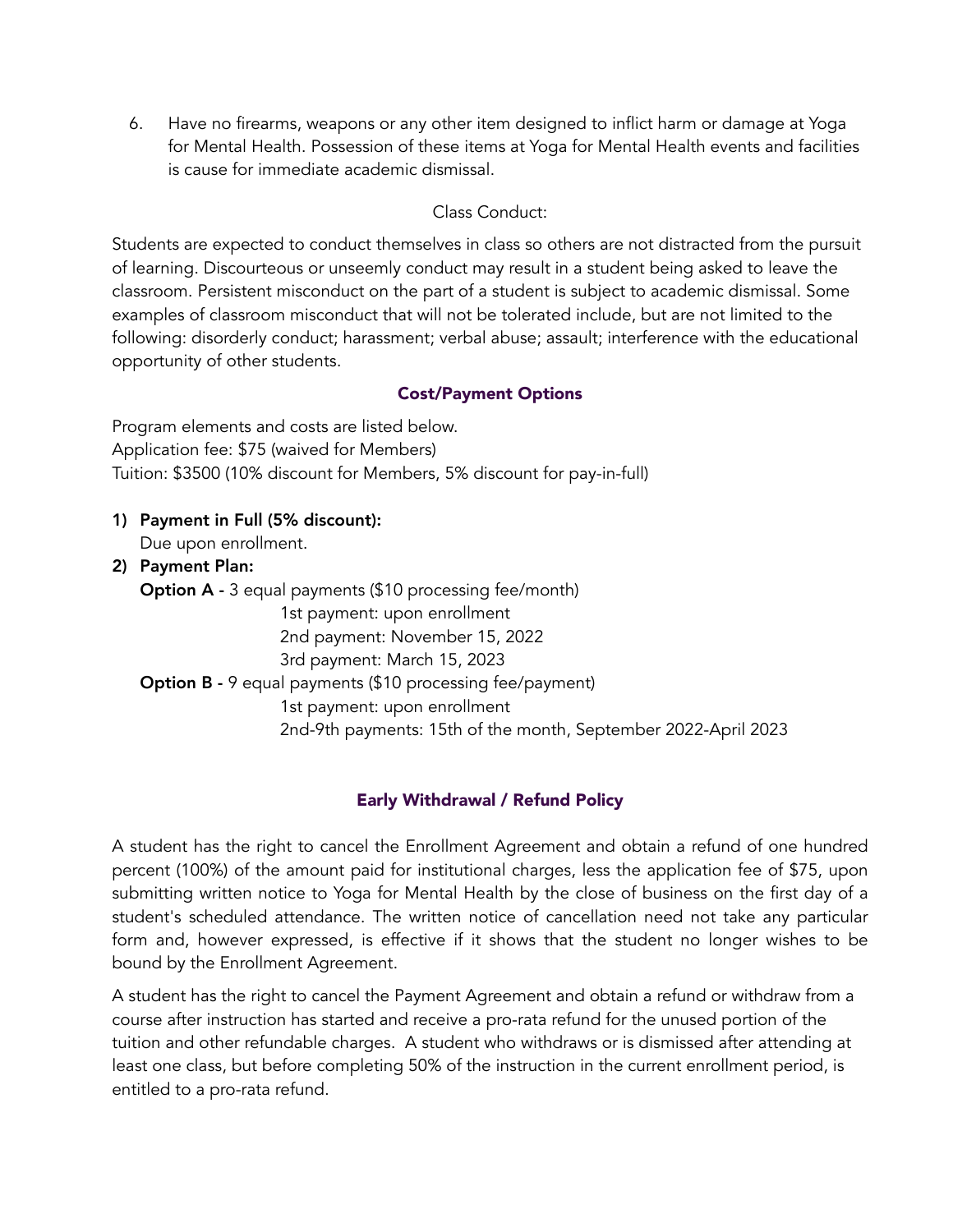Refunds will be computed from the last day of physical attendance. As part of this policy, the school may retain a one-time application fee of no more than \$75. A student will receive the refund within 30 days of the termination date. The school will make a 'good faith' effort to make a refund, if necessary, by sending certified mail to student's and permanent address.

If the school cancels or discontinues a course or educational program, the school will make a full refund of all charges. Refunds will be paid within 30 day of cancellation.

#### Student Records

Student records will be maintained by Yoga for Mental Health for up to seven years. Once students complete the program they should register with Yoga Alliance to be recognized worldwide as a certified yoga teacher. At any time, students may request a copy of academic records. Such requests must be submitted in writing to the Center Director. Records will be given to the student within 5 business days of the written request.

#### Statement of Non-Transference

Yoga for Mental Health cannot guarantee that its credits or programs are transferable, and the transfer of credits is always at the discretion of the receiving institution, depending on the comparability of curricula and accreditation. Continuing education credits that are offered in partnership with third party organizations and institutions are subject to the fees and policies instituted by those organizations and institutions.

| 200 hour Insight Teacher Training Program |                                     |                |              |  |
|-------------------------------------------|-------------------------------------|----------------|--------------|--|
| <b>Components</b>                         | Livestream Dates                    | <b>Teacher</b> | <b>Hours</b> |  |
| Application                               |                                     |                |              |  |
| Yoga for Mental Health                    | <b>TBD</b>                          | Margi          | 20           |  |
| Functional Anatomy for Yoga Teachers      | TBD                                 | Jill           | 18           |  |
| <b>Essential Postures</b>                 | N/A                                 | Diane<br>Margi | 15           |  |
| Foundations of Yoga: Posture              | September - April Mondays:<br>10 am | Leigh<br>Margi | 30           |  |
| Foundations of Yoga: Philosophy           | TBD                                 | David          | 10           |  |
| Foundations of Yoga: Language             | August 26-28<br>weekend             | Kira           | 12           |  |